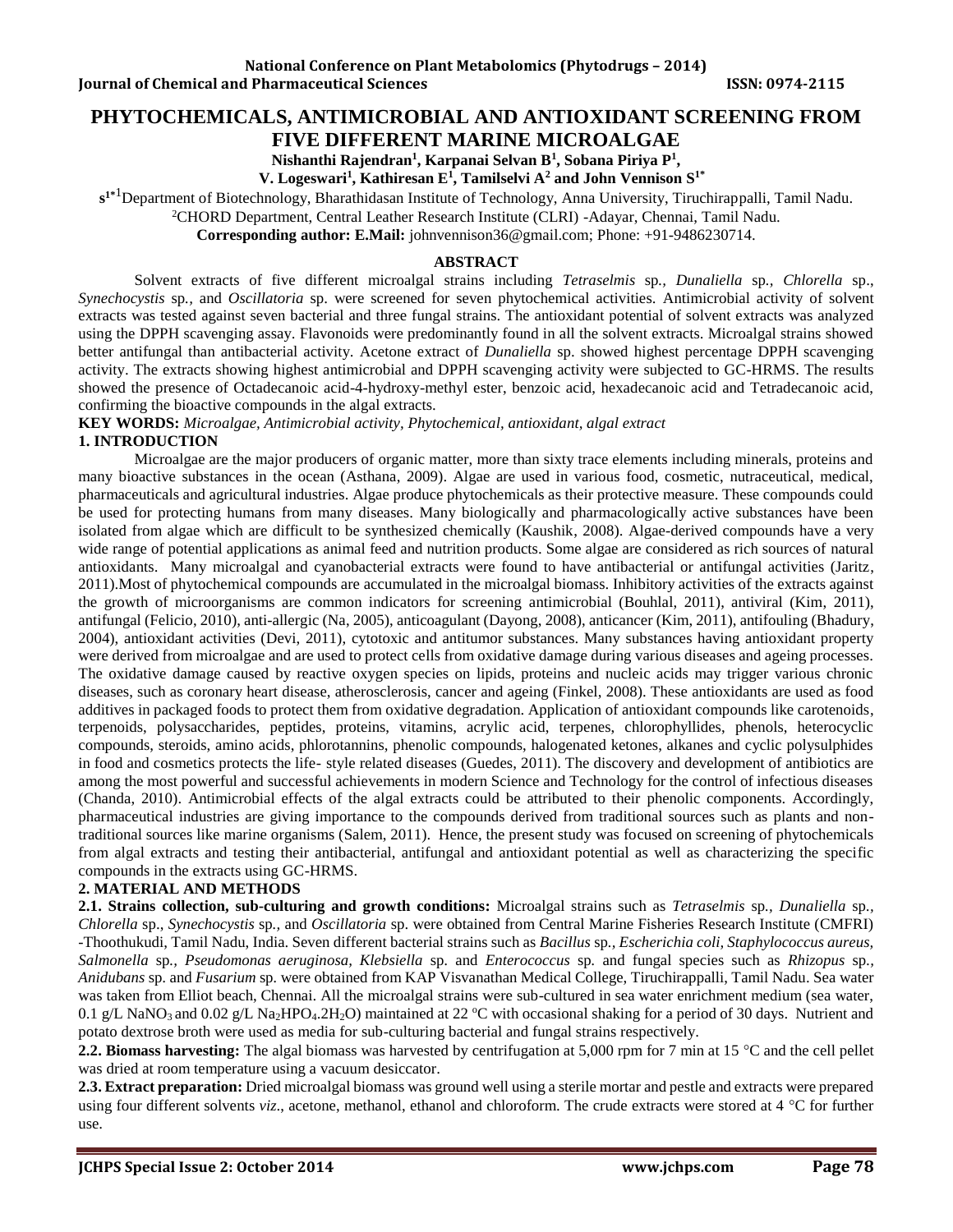#### **National Conference on Plant Metabolomics (Phytodrugs – 2014) Iournal of Chemical and Pharmaceutical Sciences ISSN: 0974-2115**

**2.4. Phytochemical screening:** Acetone, methanol, ethanol and chloroform extracts prepared from all the five different microalgae were used to screen various phytochemicals such as tannins, flavonoids, terpenoids, steroids, saponins, glycosides and alkaloids as described by Sanjeet et al.,(2010)*.*

2.4.1. Test for Tannins: Algal extracts of 700 µl were mixed with 50 ml of distilled water and 1 % of ferric chloride was added drop by drop. Formation of a dark green solution indicated the presence of tannins.

2.4.2. Test for Flavonoids: Algal extract of 500 µl was dissolved in 1ml of 10 % NaOH and a few drops of concentrated HCl were added. The presence of flavonoids was indicated by the disappearance of yellow color.

*2.4.3. Test for Terpenoids*: To 1 ml of algal extract was taken and 400 µl of chloroform was added and mixed. A few drops of concentrated sulfuric acid were added. A reddish brown interface was formed and this indicated the presence of terpenoids.

*2.4.4. Test for Steroids:* To 100 µl of algal extracts was taken and 400 µl of acetic anhydride and a few drops of concentrated sulfuric acid were added. The formation of a brown ring indicated the presence of steroids.

*2.4.5. Test for Saponins:* To 1 ml of algal extracts, few drops of 1 % ferric chloride were added. Frothing or appearance of a creamy mass of small bubbles showed the presence of saponins.

*2.4.6. Test for Glycosides***:** To 1 ml of algal extracts, 1 ml of pyridine and a few drops of freshly prepared sodium nitroprusside solution were added. Appearance of pink to red color indicated the presence of glycosides.

*2.4.7. Test for Alkaloids:* To the algal extract, few drops of Wagner's reagent (solution of iodine in potassium iodide) were added. Appearance of reddish brown precipitate indicated the presence of alkaloids.

#### **2.5. Antimicrobial Activity**

Antimicrobial activity of acetone, methanol, ethanol and chloroform extracts of five different marine microalgal strains was evaluated by agar well diffusion assay against bacterial strains such as, *E*. *coli*, *Bacillus* sp., *Staphylococcus* sp., *Salmonella* sp., *Pseudomonas* sp., *Klebsiella* sp. and *Enterococcus* sp. Fungal species *viz*., *Rhizopus* sp., *Anidubans* sp. and *Fusarium* sp. were also used for the assay. Each bacterial culture was swabbed on Muller Hinton agar. Five wells of 4 mm diameter were cut into agar plates and 50 μL of microalgal extracts and positive control (Streptomycin) were added to each well. The inoculated plates were incubated for 24 h at 37 °C for bacteria and incubated for 3 days at 30 °C for fungi. The growth inhibition zone was measured in millimeters. Tests were carried out in triplicates (Abedin and Taha, 2008; Prakash, 2011).

#### **2.6. Antioxidant Activity**

The free radical scavenging activity of acetone, methanol, ethanol and chloroform extracts of microalgal strains using stable free radical, DPPH (1,1-diphenyl-2-picrylhydrazyl) was determined spectrophotometrically. DPPH (0.004 %) was prepared in methanol and 1 ml of 0.004 % DPPH-methanol solution was mixed with 2 ml of each solvent algal extract and kept in dark for 30 min. The optical density of the oxidation reaction was measured at 517 nm using spectrophotometer with solvent and DPPH as blank (Temraz and El-Tantawy, 2008; Rajaram and Kumar, 2011). The percent inhibition was calculated using the formula,

Percentage (%)inhibition of DPPH activity = 
$$
\left\{ \left( \frac{A-B}{A} \right) \times 100 \right\}
$$

*Where*,  $A =$  absorbance of the control (DPPH) and  $B =$  absorbance of test sample.

# **2.7. GC-HRMS analysis**

To identify the composition of the extracts which showed best antimicrobial activity was subjected to gas chromatography- High Resolution Mass Spectroscopy (GC-HRMS, AccuTOFGcv, Jeol make, USA). GC-HRMS was performed on a 0.25 mm (id) x 30 m fused silica column lined with a 0.25  $\mu$ m film of polyethylene glycol. Samples (0.1  $\mu$ ) were injected in split mode of ratio 100. The column head pressure of the carrier gas was helium at 3 Kpa at the initial oven temperature and its flow rate 1.0 ml/min. The initial temperature of 100 °C, ramp was 10 °C/min, to 250 °C with a hold for 5 min at 250 °C, interface temperature was 280 °C. The GC-HRMS was connected TIC, MS, Library data search tool (Selvan et al., 2013).

#### **3. RESULTS AND DISCUSSION**

**3.1. Phytochemical screening using different solvents:** The five marine algal strains were extracted with four different solvents. The phytochemicals present in the algal strains were identified as flavonoids, terpenoids, alkaloids, steroids and saponins (Table 1). *Chlorella* sp., *Synechocystis* sp., and *Oscillatoria* sp. extracts of all four solvents contain flavonoids. Flavonoids were the most predominant phytochemical found in all the solvent extracts. It is predominantly seen in acetone and ethanol extracts. Acetone, methanol and ethanol extracts of *Chlorella* sp., *Synechocystis* sp. and *Oscillatoria* sp. gave better result for flavonoids than Chloroform extracts. Alkaloids and saponins were also present in almost all the extracts except acetone extracts of *Synechocystis* sp. and *Oscillatoria* sp. A good DPPH scavenging activity could be achieved with algal extracts having phenol and flavonoid contents (Dash and Padhi, 2012). Ethyl acetate extract of *Chlorococcum humicola* have the bioactive phytochemicals such as alkaloids, flavonoids, fattyacids and saponins which showed the 80 % microbial growth inhibition (Bhagavathy, 2011). Phytocomponents like flavonoids, reducing sugar, carotenoids, tannins, alkaloids anthraquinones and quinineswere present in *Sun chlorella* extracts but Glycosides was absent (Geetha, 2010).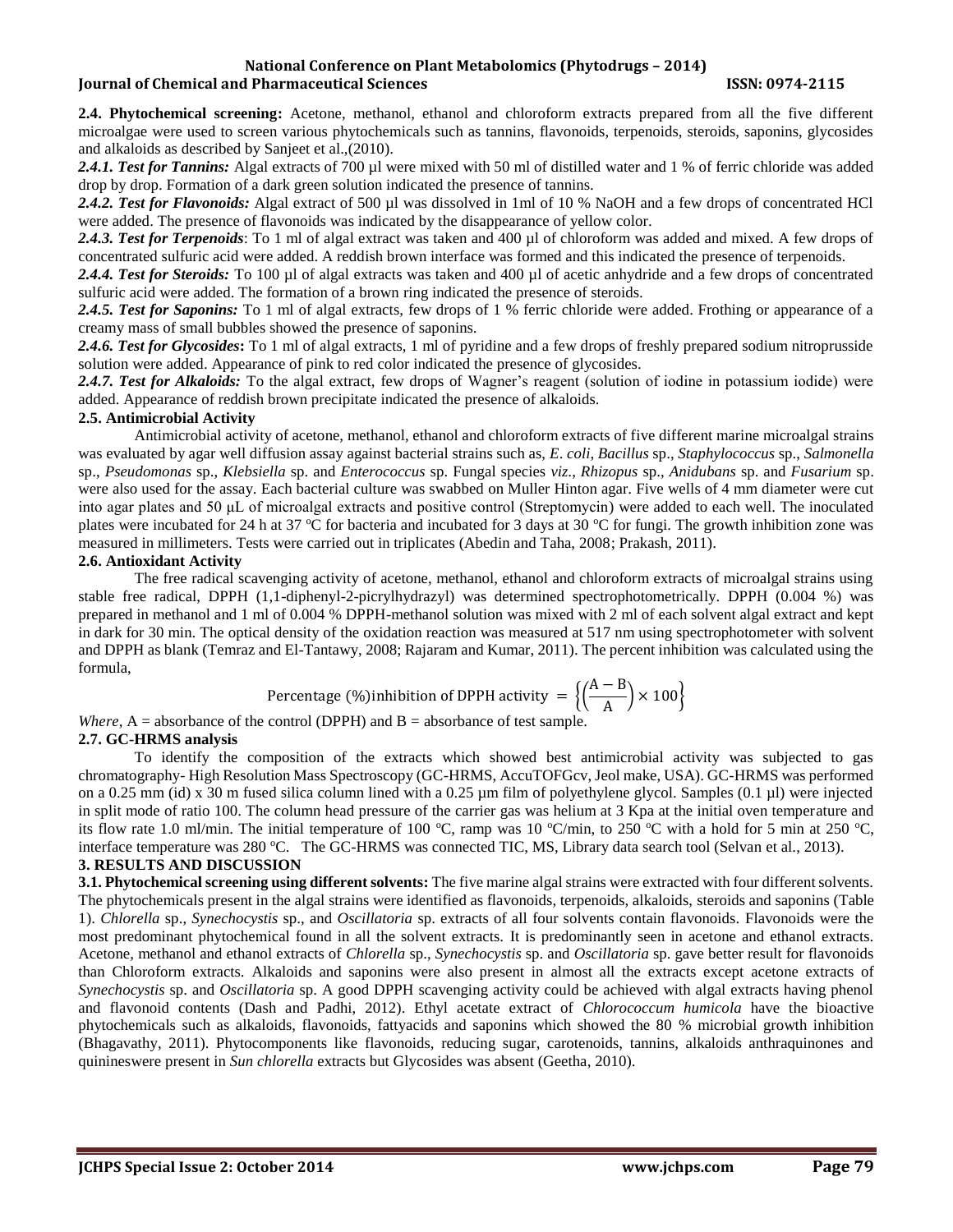**National Conference on Plant Metabolomics (Phytodrugs – 2014) Iournal of Chemical and Pharmaceutical Sciences ISSN: 0974-2115** 

| <b>Algal species</b> | <b>Extracts</b> | <b>Tannins</b>           | Flavonoids | <b>Terpenoids</b> | <b>Alkaloids</b> | <b>Glycosides</b> | <b>Steroids</b> | <b>Saponins</b> |
|----------------------|-----------------|--------------------------|------------|-------------------|------------------|-------------------|-----------------|-----------------|
|                      | Acetone         |                          | $^{+}$     | $^{+}$            | $^{+}$           |                   | $+$             | $+$             |
| Tetraselmis sp.      | Methanol        |                          | $^{+}$     |                   | $^{+}$           |                   |                 | $^{+}$          |
|                      | Ethanol         |                          | $++$       |                   | $+$              |                   |                 | $\overline{+}$  |
|                      | Chloroform      |                          | $^{+}$     |                   | $^{+}$           |                   |                 |                 |
|                      | Acetone         |                          | $+$        |                   | $+$              |                   | $^{+}$          | $+$             |
| Dunaliella sp.       | Methanol        |                          | $^{+}$     |                   | $^{+}$           |                   |                 | $^{+}$          |
|                      | Ethanol         |                          | $^{++}$    |                   | $^{+}$           |                   |                 | $^{+}$          |
|                      | Chloroform      |                          | $^{+}$     |                   | $^{+}$           |                   |                 |                 |
|                      | Acetone         |                          | $+++$      |                   | $+$              |                   |                 |                 |
| Chlorella sp.        | Methanol        |                          | $+++$      |                   | $^+$             |                   |                 | $\overline{+}$  |
|                      | Ethanol         |                          | $+++$      |                   | $^{+}$           |                   |                 | $+$             |
|                      | Chloroform      |                          | $++$       |                   | $^{+}$           |                   |                 |                 |
|                      | Acetone         | $\overline{\phantom{m}}$ | $++$       |                   |                  |                   | $^{+}$          |                 |
|                      | Methanol        |                          | $++$       |                   | $^{+}$           |                   |                 |                 |
| Synechocystis        | Ethanol         |                          | $++$       |                   | $^{+}$           |                   |                 | $\, +$          |
| sp.                  | Chloroform      |                          | $^{+}$     |                   | $^{+}$           |                   |                 |                 |
|                      | Acetone         | $\overline{\phantom{m}}$ | $+++$      |                   |                  |                   |                 |                 |
|                      | Methanol        |                          | $+++$      |                   | $^{+}$           |                   |                 | $++$            |
| Oscillatoria sp.     | Ethanol         |                          | $+++$      |                   |                  |                   |                 | $^{+}$          |
|                      | Chloroform      |                          | $++$       |                   | $^{+}$           |                   |                 | $^{+}$          |

**Table 1. Screening of phytochemicals of different solvent extracts of microalgae**

High concentration  $(++)$ , Moderate concentration  $(+)$ , Low concentration  $(+)$  and absent  $(-)$ 

**3.8.2. Antibacterial activity using different solvents (agar well diffusion method)**

Seven different bacterial strains such as *E. coli*, *Bacillus* sp., *Staphylococcus* sp., *Salmonella* sp., *Pseudomonas* sp., *Klebsiella* sp. and *Enterococcus* sp. were used to examine the antibacterial activity of the solvent extracts of the microalgal strains (Fig. 2). Acetone and ethanol extracts of *Tetraselmis* sp. showed maximum zone of inhibition against *Pseudomonas* sp. (6.17 mm) and *Enterococcus* sp. (4.05 mm). Most of the solvent extracts of *Synechocystis* sp. exhibit highest zone of inhibition against *E*. *coli*, *Bacillus* sp, *Staphylococcus* sp. and *Salmonella* sp. The pathogenic bacterial strains were resistant to some of the solvent extracts whereas, *Synechocystis* sp., and *Oscillatoria* sp. showed highest inhibitory activity than other microalgal solvent extracts. *Tetraselmis* sp. showed maximum zone of inhibition against *E*. *coli* and *Pseudomonas* sp. for all solvent extracts and acetone extracts against *Enterococcus* sp. Acetone and methanol extracts of *Synechocystis* sp. showed maximum zone of inhibition against *E*. *coli*, *Bacillus* sp, *Staphylococcus* sp. and *Salmonella* sp. Similarly extracts of *Oscillatoria* sp., *Phormidium* sp. and *Lyngbya majuscula* were found to have activity against human pathogenic bacteria such as *Streptococcus* mutants, *Staphylococcus aureus*, *Pseudomonas aeruginosa*, *Bacillus subtilis* and *Klebsiella pneumonia* (Sethubathi and Prabu, 2010). Methanol extract of *Oscillatoria sancta* have better zone of inhibition against *P. mirabilis*, *P.vulgaris* and *S*. *aureus* (Prakash, 2011) which shows its antibacterial capability. *S.aureus* was particularly sensible to palmitoleic and oleic acids, organic solvent extracts of *Synechocystis* sp. were identified to have superior in antimicrobial activity, when it was chemically characterized by GC-MS analysis, it revealed the presence of various fatty acids and volatile compounds such as phytol, fucosterol, neophytadiene, palmitic, palmitoleic and oleic acids (Plaza, 2010).



**JCHPS Special Issue 2: October 2014 [www.jchps.com](http://www.jchps.com/) Page 80**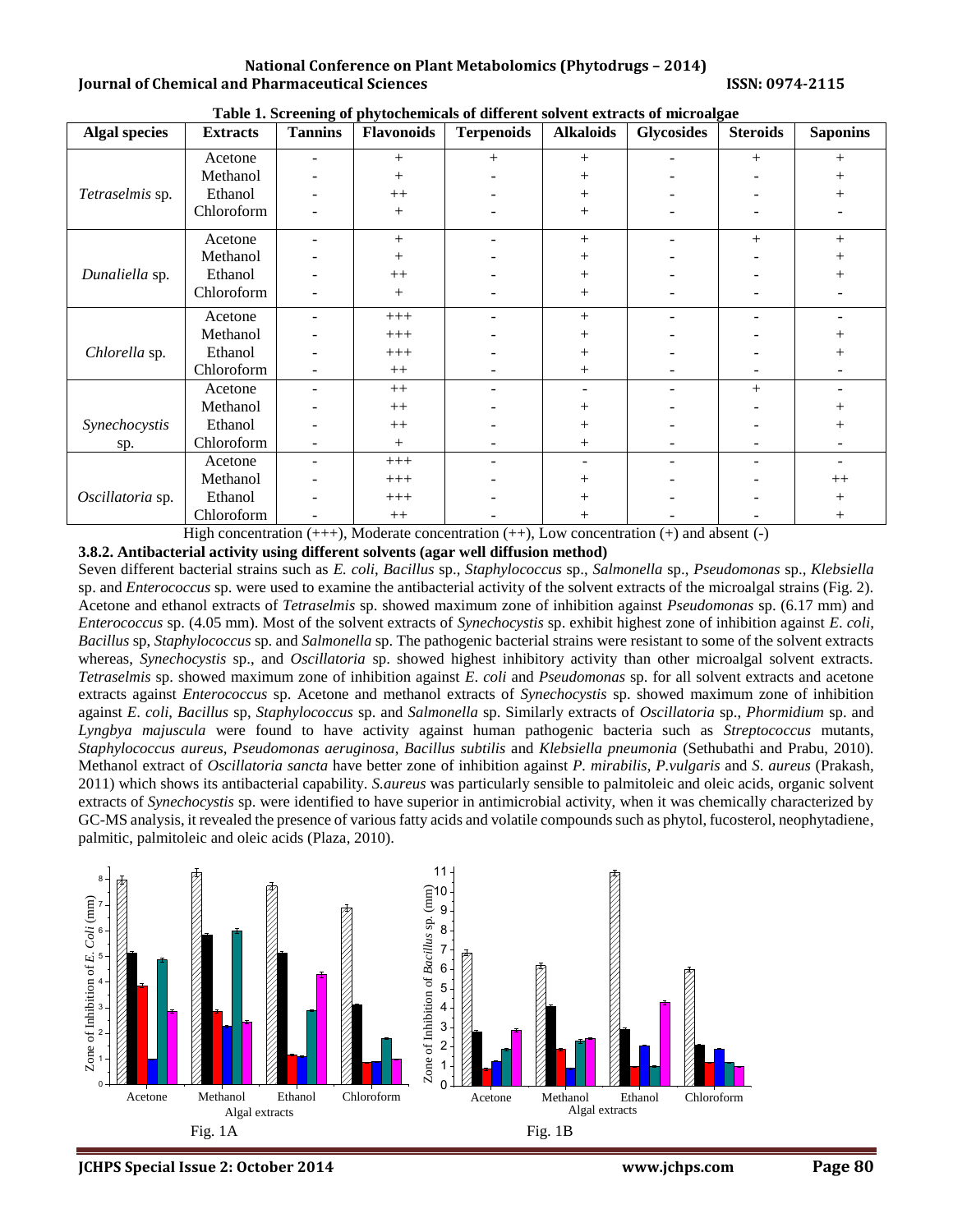



11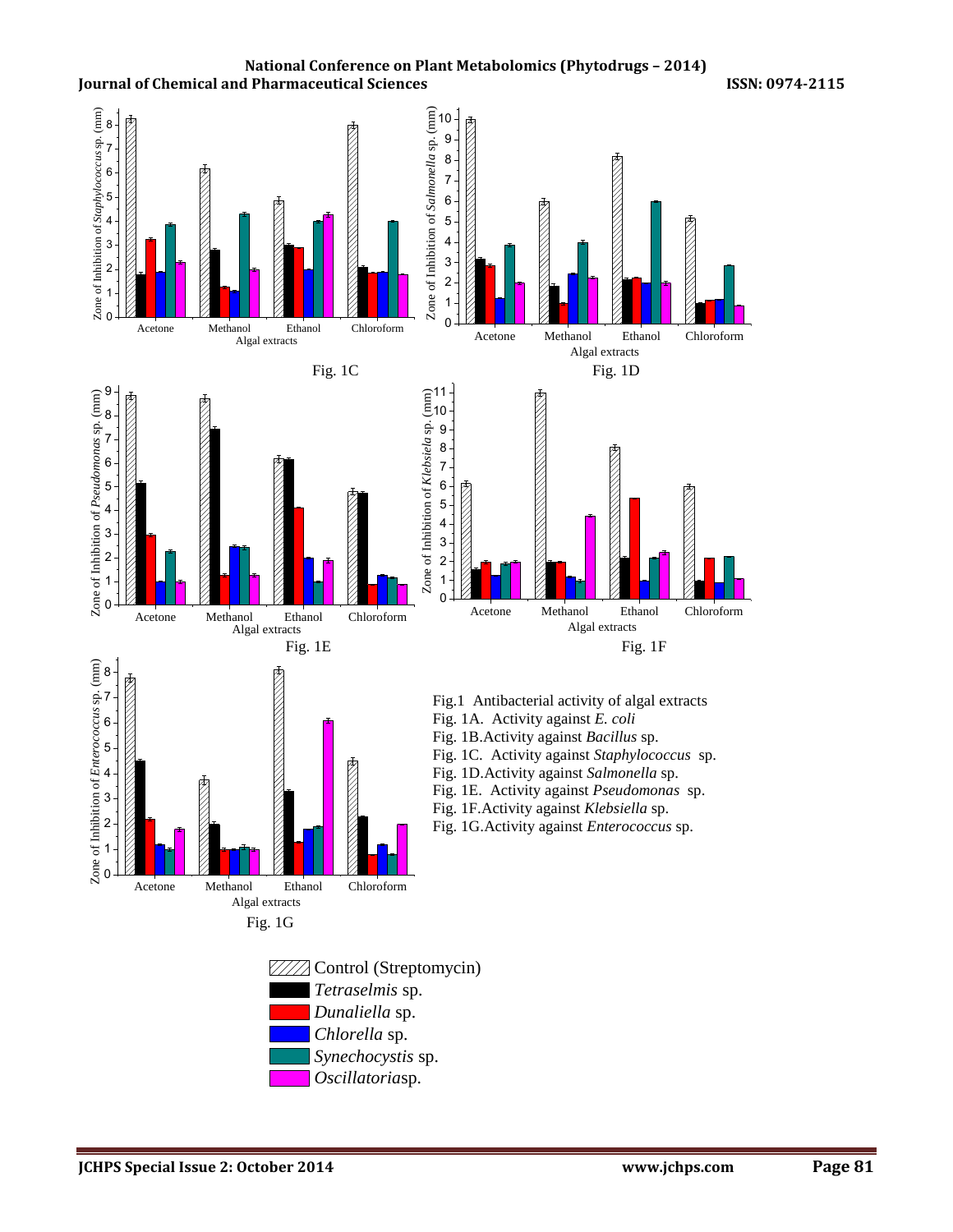**National Conference on Plant Metabolomics (Phytodrugs – 2014) Journal of Chemical and Pharmaceutical Sciences 19974-2015 ISSN: 0974-2115** 





Fig. 2 Antifungal activity of algal extracts Fig. 2A.Activity against *Rhizopus* sp. Fig. 2B.Activity against *Anidubans* sp. Fig. 2C.Activity against *Fusarium* sp.



Fig. 3. DPPH activity of solvent extracts of microalgal strains

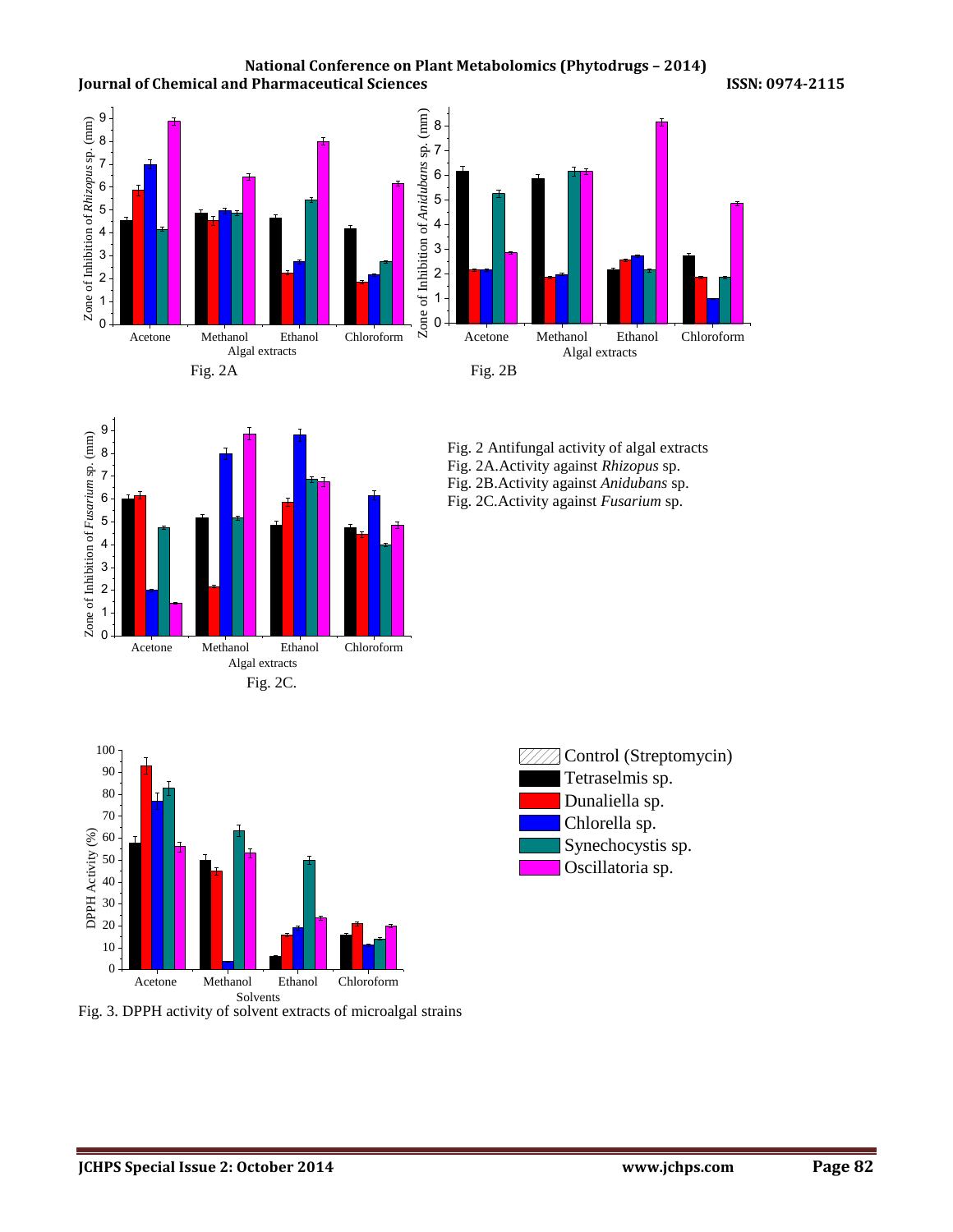

Fig 4. Characterization of components of active antimicrobial extracts by GC-HRMS analysis

Fig. 4A. NSIT library analysis depicts the presence of Octadecanoic acid-4-hydroxy-methyl ester,

Fig. 4B. NSIT library analysis represents the presence of benzoic acid,

Fig. 4C. NSIT library analysis shows the presence of hexadecanoic acid

Fig. 4D. NSIT library analysis describes the presence of Tetradecanoic acid.

**3.8.3. Antifungal activity using different solvents:** Fungi such as, *Rhizopus* sp*.*, *Anidubans* sp*.* and *Fusarium* sp*.* were used to examine the antifungal activity of all the four different solvent extracts of the microalgae. Acetone extract of *Dunaliella* sp*.* showed resistance against *Rhizopus* sp*.* and *Fusarium* sp*.* whereas acetone extract of *Chlorella* sp*.* showed maximum zone of inhibition against *Rhizopus* sp. But, *Oscillatoria* sp*.* and *Synechocystis* sp*.* solvent extracts showed resistance against almost all the three fungal strains tested (Fig. 2). Almost all solvent extracts of *Tetraselmis* sp. showed better antifungal activity against all the three fungal strains. Acetone, methanol and ethanol extract of *Dunaliella* sp. showed resistance against *Rhizopus* sp. and *Fusarium* sp. whereas ethanol extract of *Chlorella* sp. showed maximum activity against *Fusarium* sp. But, acetone and methanol extracts of *Chlorella* sp. showed better activity against *Rhizopus* sp. Methanol extract of *Synechocystis* sp. showed maximum zone of inhibition against all the three fungal strains but acetone extract showed maximum activity against *Anidubans* sp. and *Fusarium* sp. All solvent extracts of *Oscillatoria* sp. showed maximum activity against all the fungal strains than *Synechocystis* sp. *Oscillatoria* sp. and *Synechocystis* sp. of all solvent extracts had maximum resistance against all the three fungal species than other microalgae. The long-chain unsaturated fatty acids (C16, C20) like palmitoleic, oleic, linoleic and linolenic acids attribute the antifungal activity. *Synechocystis* sp. extracts were rich in palmitoleic acid which tends to active against all these fungal strains. Thus the amount of palmitoleic and oleic acids in the extracts are responsible for activity against the fungal strains (Plaza, 2010).

**3.8.4. Antioxidant activity using the DPPH scavenging assay:** The DPPH scavenging assay was used to study the antioxidant potential of each solvent extract. *Dunaliella* sp., *Chlorella* sp. and *Synechocystis* sp. showed maximum activity in acetone extracts, followed by methanol extracts of *Synechocystis* sp., *Oscillatoria* sp., *Tetraselmis* sp. and *Dunaliella* sp. (Fig. 3). DPPH is a better reagent for investigating the free radical scavenging activities of compounds. Acetone extracts of all microalgal strains showed maximum inhibition of DPPH, especially *Dunaliella* sp. All four solvent extracts of *Synechocystis* sp. and *Oscillatoria* sp. showed better inhibition against DPPH activity. A number of reports are available on the evaluation of antioxidant activity in microalgae *Dunaliella* (Herrero, 2006). These studies concluded that several microalgal genera contain potent antioxidants. Flavonoids are large group of naturally occurring compounds having effective biological activities including antioxidant and tumoristatic potential (Li, 2007).

**3.8.5. Characterization of active antimicrobial extract through GC-HRMS analysis:** The GC-HRMS analysis has confirmed the presence of Octadecanoic acid-4-hydroxy-methyl ester (Fig. 4a), benzoic acid (Fig. 4b), hexadecanoic acid (Fig. 4c) and Tetradecanoic acid (Fig. 4d) in algal extracts. Antibacterial and antifungal activities of the algal extracts were reportedly because of the presence of Lauric, palmitic (hexadecanoic acid), linolenic, linoleic, oleic, stearic (Octadecanoic acid) and myristic acids (Tetradecanoic acid) (Agoramoorthy, 2007). Octadecanoic acid from neam extract tested on three bacterial strains *viz*., *S*. *aureus*, *E*. *coli* and *Salmonella* sp. and showed better inhibition activity against *S. aureus*than *E. coli* and *Salmonella* sp. (Zhounghui, 2010). Zakaria, 2011 studied the hydrocarbons inhibitory effect on *P. aeruginosa*. The fatty acids such as oleic acids and hexadecane exhibited the antimicrobial and antioxidant activity. These acids act like an anionic surfactant to exhibit the antibacterial and antifungal activity at low pH. GC-MS NIST library analysis of *Sun chlorella* extracts revealed the occurrence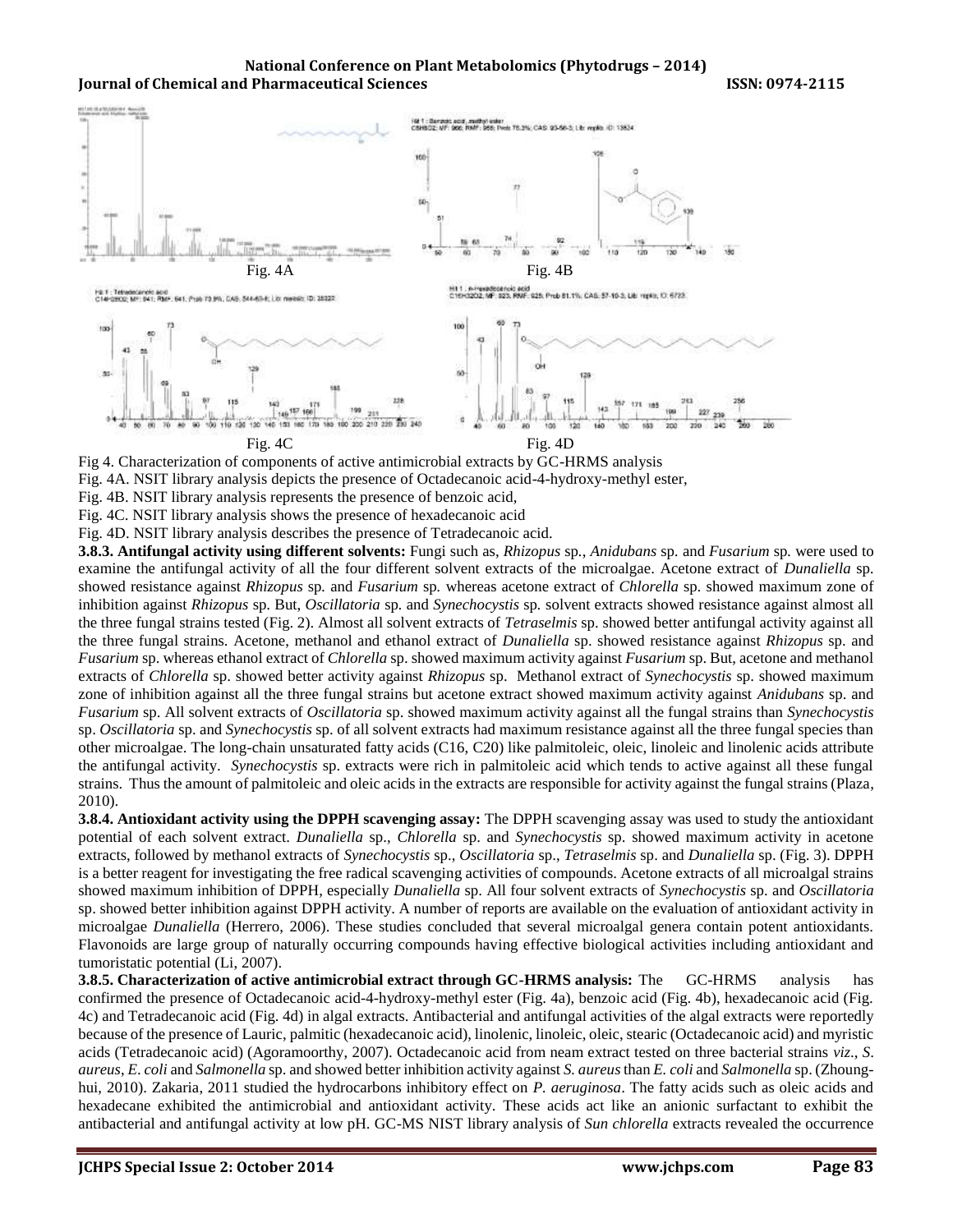#### **National Conference on Plant Metabolomics (Phytodrugs – 2014) Iournal of Chemical and Pharmaceutical Sciences ISSN: 0974-2115**

of 1, 2-Benzenedicarboxylic acid, diisooctyl ester, 9, 12, 15 - Octadecatrienoic acid, n-Hexadecanoic acid, Octadecanoic acid, 9, 12-Octadecadienoic acid, n-Hexanoic acid, Decanoic acid, Oleic acid etc (Geetha, 2010). *D.salina* extract holds different chemical constituents such as 3, 3, 5-Trimethyl heptanes, 2, 3, 4-Trimethyl heptanes, 3, 3, 4-Trimethyl heptanes, 2, 4, 4-Trimethyl heptanes, Isotetradecane, Tetradecyl iodine, n-pentadecane, Tridecane, n-Octasane, n-Dotriacontane, n-Nonocosane, n-Heptacosane, and n-Pentadecane (Bai and Krishnakumar, 2013).

#### **4. CONCLUSION**

Five different microalgal species showed rich sources of valuable medicinal compounds and their extracts exhibited a significant range of phytochemicals especially, flavonoids, alkaloids and saponins. These microalgal strains were also found to possess antioxidant activities whereas, the antifungal activity was better than antibacterial activity. Acetone extracts gave better results when compared to others. The characterization of the active compounds from microalgal extracts revealed the presence of Octadecanoic acid-4-hydroxy-methyl ester, benzoic acid, hexadecanoic acid and Tetradecanoic acid.

#### **REFERENCES**

Abedin RMA, Taha HM. Antibacterial and Antifungal Activity of Cyanobacteria and Green Microalgae. GJBBR, 2008; 3:22- 31.

Agoramoorthy G, Chandrasekaran M, Venkatesalu V, Hsu MJ. Antibacterial and antifungal activities of fatty acid methyl esters of the blind your eye mangrove from India. Braz J Microbiol. 2007; 38:739-742.

Asthana RK, Tripathi MK, Srivastava A, Singh AP, Singh SP, Nath G. et al. Isolation and identification of a new antibacterial entity from the Antarctic cyanobacterium *Nostoc* CCC 537. J ApplPhycol. 2009; 21(1):81-88.

Bai VDM, Krishnakumar S. Evaluation of antimicrobial metabolites from marine microalgae Tetraselmis suecica (Kylin) using gas chromatography – mass spectrometry (GC – MS) analysis. Int J Pharm Pharm Sci. 2013; 5(3):17-23.

Bhadury P, Wright CP. Exploitation of marine algae: biogenic compounds for potential antifouling application. Planta. 2004; 219:561–578.

Bhagavathy S, Sumathi P, Bell JS. Green algae *Chlorococcumhumicola*- a new source of bioactive compounds with antimicrobial activity. Asian Pac J Trop Biomed. 2011; S1-S7.

Bouhlal R, Haslin C, Chermann JC, Jouault SC, Sinquin C, Simon G, Cerantola S, Riadi H, Bourgougnon N. Antiviral activities of sulfated polysaccharides isolated from *Sphaerococcuscoronopifolius* (Rhodophytha, Gigartinales) and *Boergeseniellathuyoides* (Rhodophyta, Ceramiales). MarineDrugs. 2011; 9:1187–1209.

Chanda S, Dave R, Kaneria M, Nagani K. Seaweeds A novel, untapped source of drugs from sea to combat. Current Research, Technology and Education Topics in Applied Microbiology and Microbial Biotechnology (FORMATEX Research Center, Badajoz, Spain 1) 2010; 473-480.

Dash P, Padhi SB. Natural Antioxidant Production by *Oscillatoria* Sp. and *Microcystis* Sp. From Ponds of Puri District, Odisha. Int J of Micr Res. 2012; 4(6):249-252.

Dayong S, Jing L, Shuju G, Lijun H. Antithrombotic effect of bromophenol, the alga-derived thrombin inhibitor.J Biotechnol. 2008; 136:577–588.

Devi GK, Manivannan K, Thirumaran G, Rajathi FAA, Anantharaman P. *Invitro* antioxidant activities of selected seaweeds from Southeast coast of India. Asian Pac J Trop Med. 2011; 4:205– 211.

Felício RD, Albuquerque SD, Young MCM, Yokoya NS, Debonsi HM. Trypanocidal, leishmanicidal and antifungal potential from marine red alga *Bostrychiatenella* J. *Agardh* (Rhodomelaceae, Ceramiales). J Pharm Biomed Anal. 2010; 52:763–769.

Finkel T, Holbrook NJ. Oxidants, oxidative stress and the biology of ageing. Nature. 2008; 408:239–247.

Geetha BV, Navasakthi R, Padmini E. Investigation of Antioxidant Capacity and Phytochemical Composition of Sun Chlorella -An Invitro Study. J Aquac Res Development. 2010; 1:104. doi:10.4172/2155-9546.1000104

Guedes A, Amaro M, Malcata F. Microalgae as Sources of Carotenoids, MarineDrugs. 2011; 9:625-644.

Herrero M, Jaime L, Alvarez MPJ, Cifuentes A, Ibanez E. Optimization of the extraction of antioxidants from *Dunaliella salina* microalga by pressurized liquids. J Agric Food Chem.2006; 54:5597–603.

Jaritz NBM, Solis DRP, Leon FSLR, Ramírez RR. Antimicrobial activity of aqueous and methanolic extracts from *Arthrospiramaxima*. Science against microbial pathogens: communicating current research and technological advances, A Méndez Vilas (Ed.) FORMATEX, 2011.pp 1267- 1271.

Kaushik P, Chauhan A. *In vitro* antibacterial activity of laboratory grown culture of *Spirulinaplatensis*. Indian J Microbiol.2008; 48:348-352.

Kim SK, Karadeniz F. Anti-HIV Activity of extracts and compounds from marine algae. Adv Food Nutr Res. 2011; 64:255–265. Kim SK, Thomas NV, Li X. Anticancer compounds from marine macroalgae and their application as medicinal foods. Adv Food Nutr Res. 2011; 64:213–224.

Li HB, Cheng KW, Wong CC, Fan KW, Chen F, Jiang Y. Evaluation of antioxidant capacity and total phenolic content of different fractions of selected microalgae. Food Chem. 2007; 102:771–76.

Na HJ, Moon PD, Lee HJ, Kim HR, Chae HJ, Shin T, Seo Y, Hong SH, Kim HM. Regulatory effect of atopic allergic reaction by *Carpopeltisaffinis*. J Ethnopharmacol. 2005; 101:43–48.

Plaza M, Santoyo S, Jaime L, Reina GGB, Herrero M, Senorans FJ, Ibanez E. Screening for bioactive compounds from algae. J. Pharm. Biomed. Anal. 2010; 51:450–55.